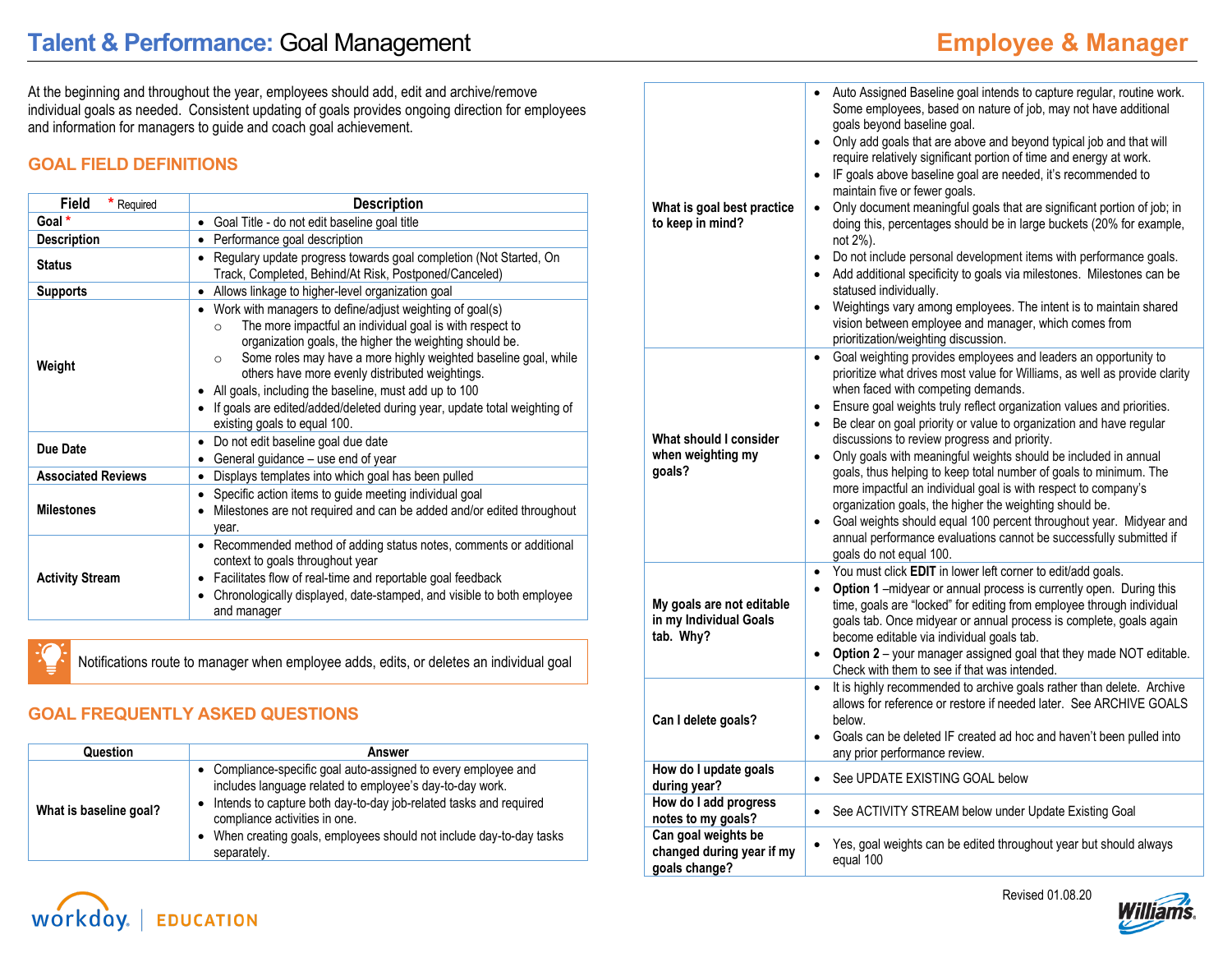# **Talent & Performance:** Goal Management **Employee & Manager**

| Who can see my goals?                                                                                                              | Your Individual Goals can be seen by you, your leader and leadership<br>$\bullet$<br>chain, and your HR Business Partner.                                                                                                                                                                                                                                     |
|------------------------------------------------------------------------------------------------------------------------------------|---------------------------------------------------------------------------------------------------------------------------------------------------------------------------------------------------------------------------------------------------------------------------------------------------------------------------------------------------------------|
| Can leader see all team<br>members' goals in one<br>place?                                                                         | Yes, leaders can navigate to My Team's Goals report (by typing into<br>$\bullet$<br>Workday search bar) to see all direct reports' goals in one place.                                                                                                                                                                                                        |
| <b>Can I see Individual Goals</b><br>up my leadership chain?                                                                       | No, Individual Goals are not visible upwards<br>$\bullet$                                                                                                                                                                                                                                                                                                     |
| How do I link to an<br><b>Organization Goal or</b><br>cascade a goal?                                                              | Organization Goals are visible in Workday and can be assigned by<br>$\bullet$<br>leaders.<br>In addition, employees can link their individual goal to an organization<br>$\bullet$<br>goal during the goal-setting process or when editing goals throughout<br>the year.<br>This is reflected as "supporting" an organizational goal in Workday.<br>$\bullet$ |
| How are my<br>competencies<br>determined?                                                                                          | Competencies are based on your career ladder level (associated with<br>$\bullet$<br>your Job Profile)<br>See MyWilliams for more information on competency framework.<br>$\bullet$                                                                                                                                                                            |
| How do I view my Career<br>Ladder/Level?                                                                                           | From worker profile summary screen, click Job Profile<br>$\bullet$<br>Scroll to Job Level = Career Ladder/Level<br>$\bullet$                                                                                                                                                                                                                                  |
| Where are my old<br>performance forms?                                                                                             | Stored in your Performance section of Workday profile:<br>$\bullet$<br>Historical performance review forms beginning with 2019<br>$\circ$<br>Historical scores from 2016<br>$\circ$                                                                                                                                                                           |
| I have goals that I've<br>marked Postponed/<br><b>Canceled. What happens</b><br>to all my weightings now?                          | Best practice is to update remaining goal weightings appropriately<br>$\bullet$<br>If this is not done, remaining goal weights automatically update by<br>$\bullet$<br>reapplying cancelled goal weights proportionately to remaining active<br>goals during mid-year and end of year processes.                                                              |
| Where do development<br>goals go?                                                                                                  | Under Performance section of worker profile<br>$\bullet$<br>Enter development goals in "Development Items" section or as result of<br>$\bullet$<br>creating Development Plan                                                                                                                                                                                  |
| Because we start<br>performance processes<br>so early in year, should all<br>our goals have due dates<br>of 9/30 instead of 12/31? | Goals can have any due date; thus, they should be set according to<br>$\bullet$<br>work itself.<br>If goal extends beyond current year, consider adding milestones with<br>$\bullet$<br>due dates that are measurable within this performance year.                                                                                                           |
| Are any employees<br>exempt from creating<br>qoals?                                                                                | No. However, some employees may have work that allows them to rely<br>$\bullet$<br>entirely on baseline goal.                                                                                                                                                                                                                                                 |
| If you complete goal mid-<br>year, should you remove<br>weighting for that goal<br>and reallocate it to other<br>active goals?     | No. You should leave it with weight so that it is included in determining<br>$\bullet$<br>calculated annual rating during end of year performance assessments.<br>Goals with no weighting, archived, and postponed/cancelled goals are<br>$\bullet$<br>not included in performance calculations.                                                              |

#### **ADD INDIVIDUAL PERFORMANCE GOAL(S)**

Add separate performance goal(s) ONLY if they are beyond consistent day-to-day role responsibilities. Best practice is to have 5-7 goals maximum.

嘂

 $\circledcirc$ 

Ġ.

圖

圖

From Worker profile:

- **1.** Click on **Performance** tab
- **2.** Click **Individual Goals**
- **3.** Click **Edit**



#### **4.** Click **Add**

- **5.** Enter Goal Title
- **6.** Enter Description
- **7.** Select Status from dropdown
- **8.** Enter Supports linkage
- **9.** Enter Weight
- **10.** Enter Due Date
- **11.** View Associated Reviews



#### **12.** Add Milestones

- a. Click plus sign
- b. Enter description of Milestone, Due Date and Status.
- **13.** If you have additional goals to add, repeat steps 4-12.

NOTE: Goal adds/edits send manager notifications

## workday. **EDUCATION**



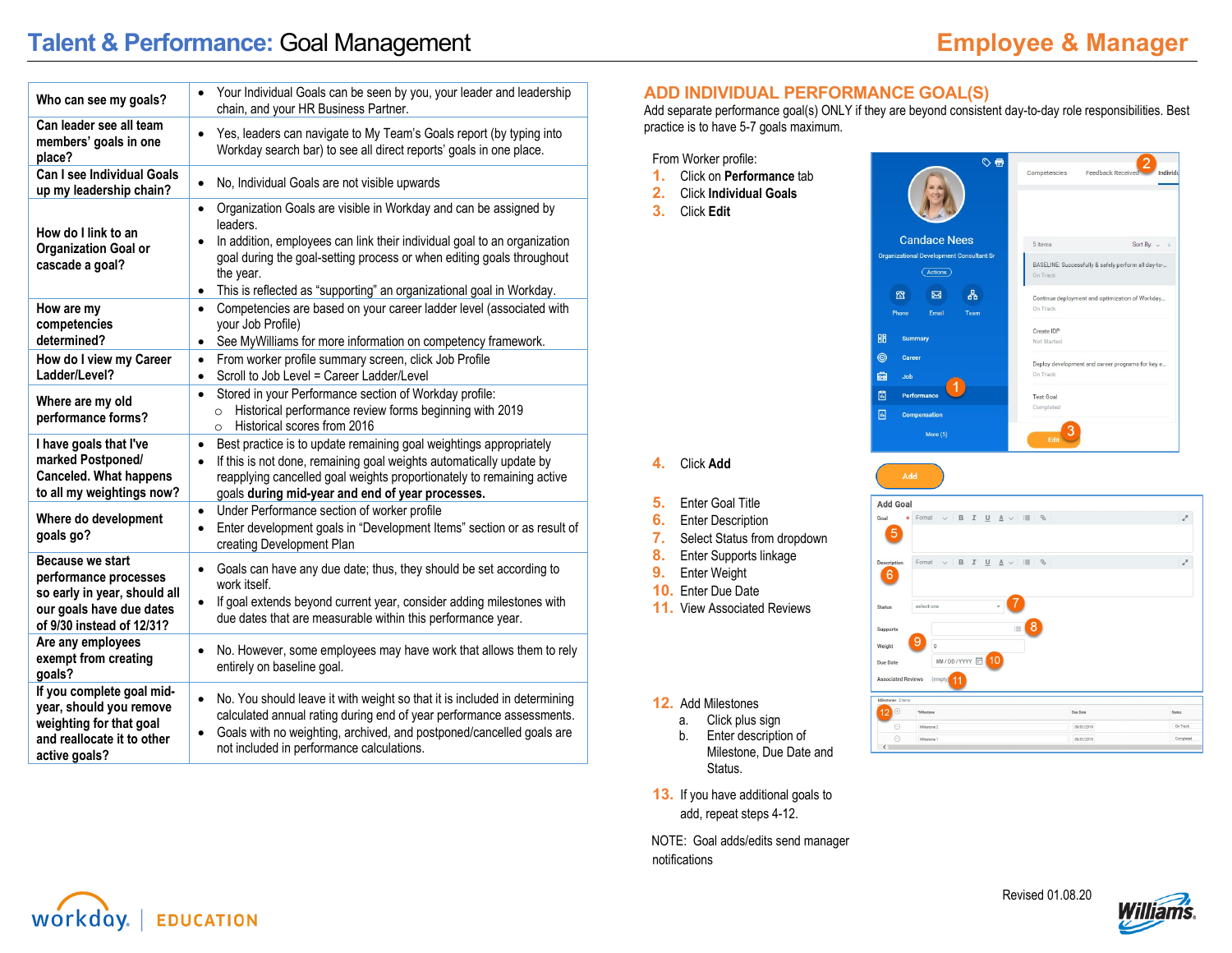# **Talent & Performance:** Goal Management **Employee & Manager**

**14.** Once all updates are made and all goals are entered, click **Submit** to notify Manager OR Save for Later to continue editing at a later time (task appears in Workday inbox until further action is taken)

| <b>Save for Later</b> | $n_{\text{new}}$ |
|-----------------------|------------------|
|                       |                  |

**15.** Click **Done**

### **UPDATE EXISTING GOAL**

The **Individual Goals** tab displays both baseline goal and any other performance goals.

From Worker profile:

- **1.** Click on **Performance** tab
- **2.** Click **Individual Goals**
- **3.** Click goal to review **NOTE:** Goals are listed in alphabetical order but clicking **Sort By** or other filters allow different views
- **4.** Click **Edit** to update
- **5.** Update Goal Title do not edit baseline goal title
- **6.** Update Description<br>**7.** Select Status from o
- **7.** Select Status from dropdown
- **8.** Update Supports linkage if needed
- **9.** Update Weight
- **10.** Update Due Date
- **11.** View Associated Reviews
- **12.** Update/Add Milestones
	- a. **Edit** existing milestones by clicking directly in each field. Update status as needed.
	- b. **Add** new milestone by clicking plus sign. Enter description of Milestone, Due Date and Status.
	- **Delete** existing milestones by clicking minus sign

#### **ADD ACTIVITY STREAM**

- **13.** Click
- **14.** Enter status note use @employeename to notify others of status



| <b>Edit Goal</b>          |                                                                                                                                                                                                                        |                 |        |
|---------------------------|------------------------------------------------------------------------------------------------------------------------------------------------------------------------------------------------------------------------|-----------------|--------|
| Goal<br>÷                 |                                                                                                                                                                                                                        | s               |        |
| 5                         | BASELINE: Successfully & safely perform all day-to-day essential functions of your role, including compliance with all<br>laws, regulations and company policies and completion of any required training by due dates. |                 |        |
| Description               |                                                                                                                                                                                                                        | $\mathcal{J}$   |        |
| 6                         | - Stabilize our Work: Identify all critical L&D business processes and ensure proper documentation for<br>each.<br>Processed and contribution of the contract of the contract of<br><b>Management</b>                  | $\hat{\cdot}$   |        |
| Status                    | On Track                                                                                                                                                                                                               |                 |        |
| Supports                  | E<br>X Stabilize our Team<br>8<br>our Work and our<br>Strategy, (Private)                                                                                                                                              |                 |        |
| <b>Weight</b>             | 9<br>15                                                                                                                                                                                                                |                 |        |
| Due Date                  | 10<br>12/31/2019 日                                                                                                                                                                                                     |                 |        |
| <b>Associated Reviews</b> | 2019 Goal Templaty<br>11                                                                                                                                                                                               |                 |        |
|                           |                                                                                                                                                                                                                        |                 |        |
| Milestones 2 herrs        |                                                                                                                                                                                                                        |                 |        |
| 12<br>œ                   | *Milestrow                                                                                                                                                                                                             | <b>Due Date</b> | Status |
|                           |                                                                                                                                                                                                                        | $\sim$ $\sim$   |        |

asmunna.

**NOTE**: Goals with activity stream display a callout box with lines ⊫

Click callout to view notes in chronological order

**15.** Click **Post**

**17.** Click **Done**

**16.** Once all updates are made, click **Submit** to notify Manager OR Save for Later to continue editing at a later time (task appears in Workday inbox until further action is taken)

**NOTE**: Goal updates send



manager notifications

# **MY GOALS – MILESTONE & ACTIVITY REPORT**

- 
- 1. To view a summary list of all goals, milestones and activity; run My Goals Milestone & Activity Detail report (by typing into Workday search bar)
- 2. This report can be exported to excel or printed if needed

#### **ARCHIVE/RESTORE GOALS**

Goals, once created, should not be deleted from employee profile. They can be "archived" which removes them from ongoing review and allows for later review or restore.

**Archive Goals** 

From Worker profile:

- **1.** Click on **Performance** tab
- **2.** Click **More** dropdown
- **3.** Click **Archived Goal**

| ▽罒<br>CS.                                             |                        | Enerthern Beneived                                        | Feedback Received 1 nm | Individual Goals<br>Organization Goals | Performance Reviews<br>Development Plans | Development Earns                                                                                                                                                                                                                          | Archived Doals<br><b>Allon</b> -<br>Competencies<br><b>Feedback Reneived</b> |                                                                                      |
|-------------------------------------------------------|------------------------|-----------------------------------------------------------|------------------------|----------------------------------------|------------------------------------------|--------------------------------------------------------------------------------------------------------------------------------------------------------------------------------------------------------------------------------------------|------------------------------------------------------------------------------|--------------------------------------------------------------------------------------|
|                                                       | <b>Candace Nees</b>    |                                                           |                        | Date                                   | Fanes.                                   | Feedback                                                                                                                                                                                                                                   | Bedge                                                                        | Industrial Grade<br>Organization Geals                                               |
| 酋<br>Phone                                            | (Actora)<br>図<br>Email | <b>Townstonal Development Consultant St.</b><br>ቆ<br>Team | $\alpha$               | 11/17/2018                             | Mark Gauldin                             | Thanks for the information you.<br>shared with the Atlantic Gulf<br><b>Engineering Services</b><br>leadership group this week.<br>You did an outstanding job<br>with your presentation and<br>made it fun to participate in<br>the autumn. | 33<br>Motivates & Inspires Others                                            | Performance Reviews<br>Development Plans<br>Development items<br>3<br>Archived Goals |
| ā<br><b>Summary</b><br>Carner<br>a<br><b>Job</b><br>ŋ | Performance            |                                                           |                        |                                        |                                          |                                                                                                                                                                                                                                            |                                                                              |                                                                                      |

#### **4.** Click **Archive Goal**

- **5.** Select goal(s) to archive by checking box to left of each
- **6.** Click **OK**

NOTE: Copy/paste content as needed from to create new goals





Revised 01.08.20



 $\odot$ **Manuel**